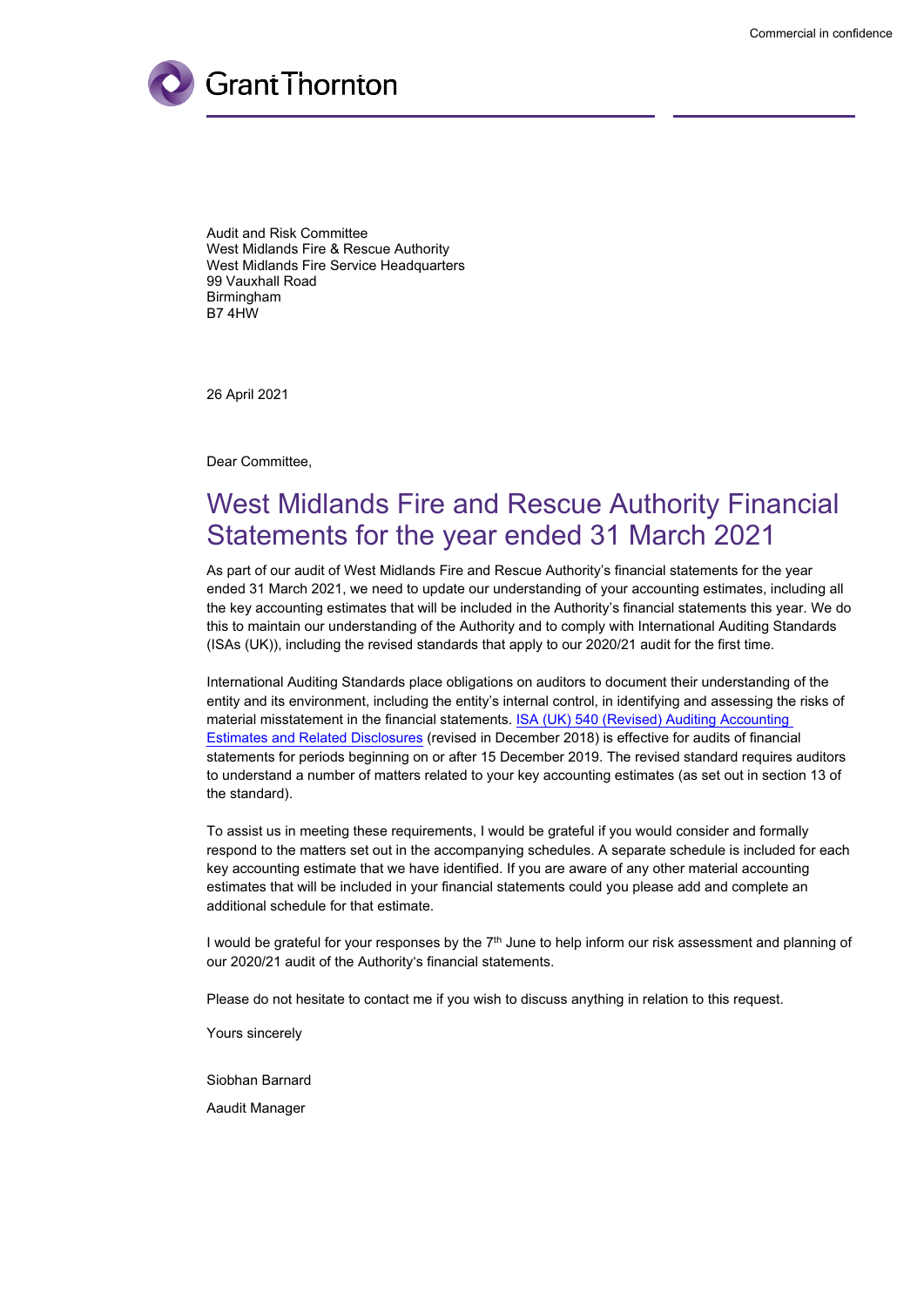# **Property, plant, and equipment valuation estimate**

| Question                                                                                                                                                                                                                                                           | <b>Management response</b>                                                                                                                                                                                                                         |
|--------------------------------------------------------------------------------------------------------------------------------------------------------------------------------------------------------------------------------------------------------------------|----------------------------------------------------------------------------------------------------------------------------------------------------------------------------------------------------------------------------------------------------|
| 1. Were any risks identified relating to the<br>material accuracy of this accounting estimate for<br>the financial year and, if so, how were these<br>risks addressed?                                                                                             | No material risks have been identified.<br>Valuations are made by the appointed Valuer (Wilks<br>Head and Eve Chartered Surveyors and Town Planners<br>(WHE)) in line with RICS guidance.<br>The Authority are having a full valuation in 2020/21. |
| 2. How do management select, or design, the<br>methods, used in respect of this accounting<br>estimate, including the models used?<br>Were any changes made to these methods or<br>models in 2020/21, and if so what was the<br>reason for the change?             | In conjunction with Sandwell MBC - Strategic Asset<br>Management (SAM) team, who provide guidance, advice<br>& assistance with appointing the Valuer, issuing<br>instructions and reviewing the valuations.<br>No                                  |
| 3. How do management select the assumptions<br>used in respect of this accounting estimate?<br>Were any changes made to these assumptions<br>in 2020/21, and if so what was the reason for the<br>change?                                                          | See above response<br>No                                                                                                                                                                                                                           |
| 4. How do management select the source data<br>used in respect of this accounting estimate?<br>Were any changes made to this source data in<br>2020/21, and if so what was the reason for the<br>change?                                                           | Members of the Finance and Resources team notify the<br>Valuer via SAM of capital expenditure and any material<br>changes to assets. Regular financial monitoring takes<br>place with the Authority's Facilities Management team.<br><b>No</b>     |
| 5. Were any specialised skills or knowledge<br>used in respect of this accounting estimates, and<br>if so how were these specialist skills procured?                                                                                                               | Valuers (WHE) appointed for valuations via SAM.                                                                                                                                                                                                    |
| 6. How do management monitor the operation of<br>control activities in relation to this accounting<br>estimates, including the control activities at any<br>service providers or management experts?                                                               | Members of the Finance and Resources team notifies the<br>Valuer of the program of rolling valuations or of any<br>conditions that warrant an interim re-valuation.                                                                                |
| 7. In management's opinion, are their adequate<br>controls in place over the calculation of this<br>accounting estimate, including those at any<br>service provider or management expert used,<br>and if so how is the robustness of the key<br>controls assessed? | Yes, additional verification of valuations provided by WHE<br>are carried out by SAM. The valuation report is reviewed<br>by Finance Staff for reasonableness.                                                                                     |
| 8. Were any changes made to the key control<br>activities this year? If so please provide details.                                                                                                                                                                 | No                                                                                                                                                                                                                                                 |
| 9. How do management consider the estimation<br>uncertainty related to this accounting estimate<br>and address this uncertainty when selecting the<br>point estimate to use?                                                                                       | Valuations are made in line with RICS guidance and any<br>uncertainties are reflected in the final valuation report.                                                                                                                               |
| 10. How do management consider the sensitivity<br>of the estimate to the methods and assumptions<br>used and identify the range of reasonably<br>possible outcomes for disclosure in the financial<br>statements?                                                  | In conjunction with Sandwell MBC - Strategic Asset<br>Management (SAM) team, who provide guidance, advice<br>& assistance with appointing the Valuer, issuing<br>instructions and reviewing the valuations.                                        |

Grant Thornton UK LLP **2**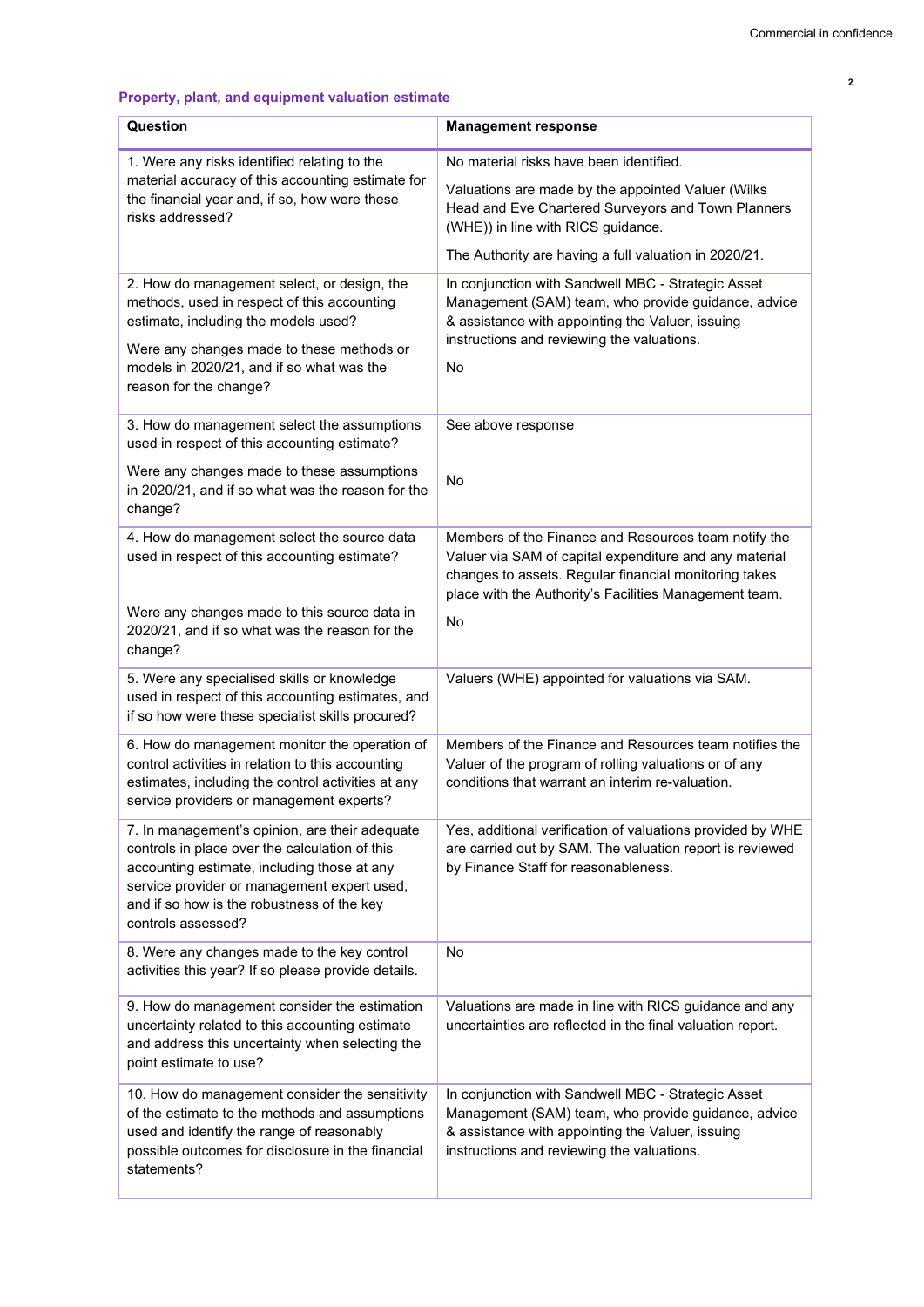Grant Thornton UK LLP **3**

# **Estimated remaining useful lives of PPE**

| Question                                                                                                                                                                                                                                                           | <b>Management response</b>                                                                                                                                                                                                                                                                                                                                                                                                    |
|--------------------------------------------------------------------------------------------------------------------------------------------------------------------------------------------------------------------------------------------------------------------|-------------------------------------------------------------------------------------------------------------------------------------------------------------------------------------------------------------------------------------------------------------------------------------------------------------------------------------------------------------------------------------------------------------------------------|
| 1. Were any risks identified relating to the<br>material accuracy of this accounting estimate for<br>the financial year and, if so, how were these<br>risks addressed?                                                                                             | No material risks have been identified.<br>Assets are assessed at each year-end as to whether<br>there is any indication that an asset may be impaired.<br>Where indications exist and any possible differences are<br>estimated to be material, the recoverable amount of the<br>asset is estimated and, where this is less than the<br>carrying amount of the asset, an impairment loss is<br>recognised for the shortfall. |
| 2. How do management select, or design, the<br>methods, used in respect of this accounting<br>estimate, including the models used?<br>Were any changes made to these methods or<br>models in 2020/21, and if so what was the<br>reason for the change?             | In conjunction with Sandwell MBC - Strategic Asset<br>Management (SAM) team, who provide guidance, advice<br>& assistance with appointing the Valuer, issuing<br>instructions and reviewing the valuations.<br><b>No</b>                                                                                                                                                                                                      |
| 3. How do management select the assumptions<br>used in respect of this accounting estimate?                                                                                                                                                                        | See above response                                                                                                                                                                                                                                                                                                                                                                                                            |
| Were any changes made to these assumptions<br>in 2020/21, and if so what was the reason for the<br>change?                                                                                                                                                         | No                                                                                                                                                                                                                                                                                                                                                                                                                            |
| 4. How do management select the source data<br>used in respect of this accounting estimate?<br>Were any changes made to this source data in<br>2020/21, and if so what was the reason for the<br>change?                                                           | Members of the Finance and Resources team notify the<br>Valuer via SAM of capital expenditure and any material<br>changes to assets. Regular financial monitoring takes<br>place with the Authority's Facilities Management team.<br><b>No</b>                                                                                                                                                                                |
| 5. Were any specialised skills or knowledge<br>used in respect of this accounting estimates, and<br>if so how were these specialist skills procured?                                                                                                               | Valuer (WHE) used for PPE and estimated remaining<br>useful life assessments.                                                                                                                                                                                                                                                                                                                                                 |
| 6. How do management monitor the operation of<br>control activities in relation to this accounting<br>estimates, including the control activities at any<br>service providers or management experts?                                                               | Assets are assessed at each year-end as to whether<br>there is any indication that an asset may be impaired.                                                                                                                                                                                                                                                                                                                  |
| 7. In management's opinion, are their adequate<br>controls in place over the calculation of this<br>accounting estimate, including those at any<br>service provider or management expert used,<br>and if so how is the robustness of the key<br>controls assessed? | Yes, additional verification of valuations provided by WHE<br>are carried out by SAM. The valuation report is reviewed<br>by Finance Staff for reasonableness.                                                                                                                                                                                                                                                                |
| 8. Were any changes made to the key control<br>activities this year? If so please provide details.                                                                                                                                                                 | No                                                                                                                                                                                                                                                                                                                                                                                                                            |
| 9. How do management consider the estimation<br>uncertainty related to this accounting estimate<br>and address this uncertainty when selecting the<br>point estimate to use?                                                                                       | Valuations are made in line with RICS guidance and any<br>uncertainties are reflected in the final valuation report.                                                                                                                                                                                                                                                                                                          |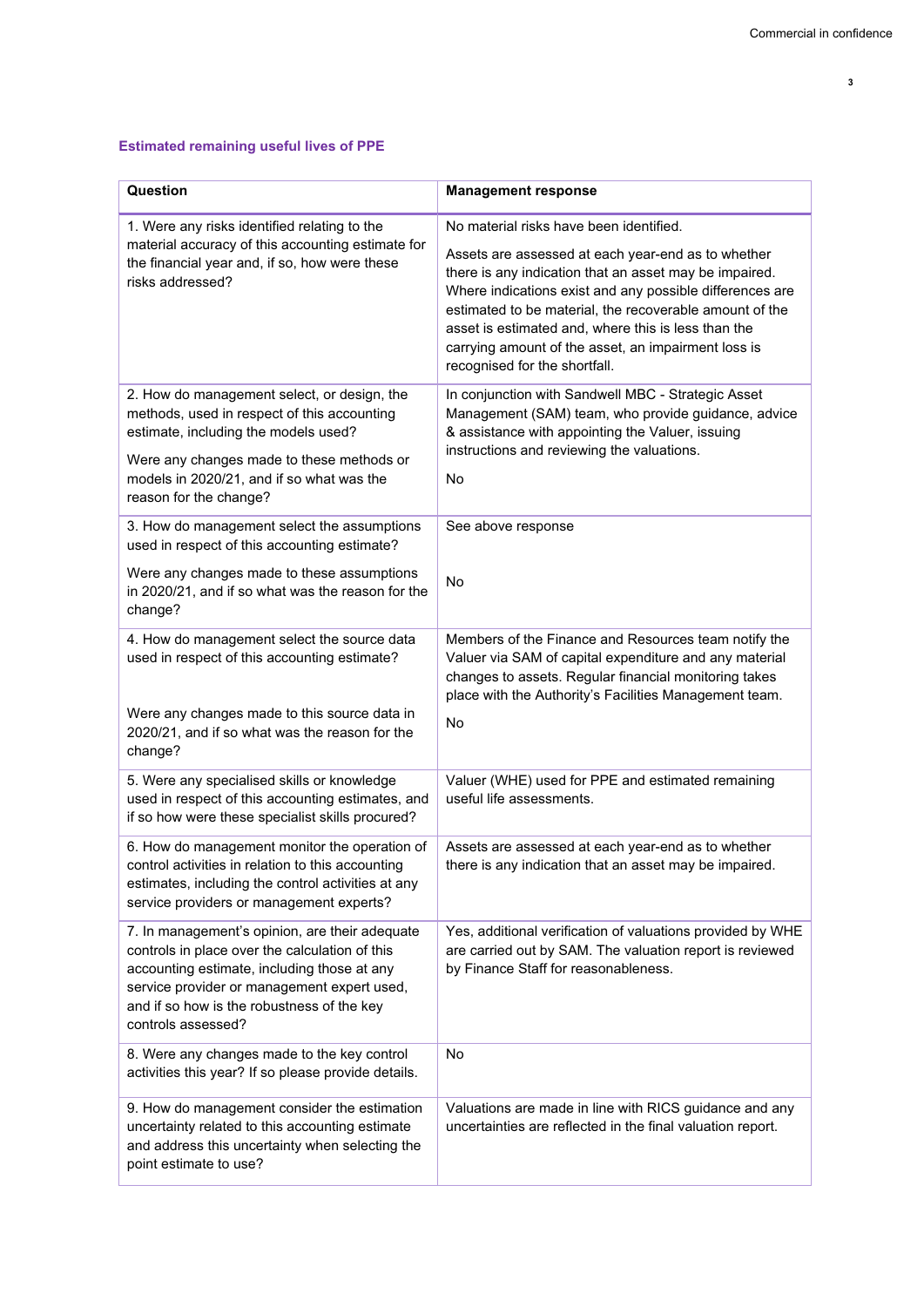| 10. How do                                    | In.                                                         |
|-----------------------------------------------|-------------------------------------------------------------|
| management consider the sensitivity of the    | conjunction with Sandwell MBC - Strategic Asset             |
| estimate to the methods and assumptions used  | Management (SAM) team, provide guidance, advice &           |
| and identify the range of reasonably possible | assistance with appointing the Valuer, issuing instructions |
| outcomes for disclosure in the financial      | and reviewing the valuations.                               |
| statements?                                   |                                                             |
|                                               |                                                             |

# **Bad Debt Provision**

| Question                                                                                                                                                                                                                                                           | <b>Management response</b>                                                                                                      |
|--------------------------------------------------------------------------------------------------------------------------------------------------------------------------------------------------------------------------------------------------------------------|---------------------------------------------------------------------------------------------------------------------------------|
| 1. Were any risks identified relating to the<br>material accuracy of this accounting estimate for<br>the financial year and, if so, how were these<br>risks addressed?                                                                                             | No material risks have been identified.<br>A provision is estimated using a proportion basis of an<br>aged debt report listing. |
| 2. How do management select, or design, the<br>methods, used in respect of this accounting<br>estimate, including the models used?                                                                                                                                 | See above response                                                                                                              |
| Were any changes made to these methods or<br>models in 2020/21, and if so what was the<br>reason for the change?                                                                                                                                                   | No                                                                                                                              |
| 3. How do management select the assumptions<br>used in respect of this accounting estimate?                                                                                                                                                                        | See above response                                                                                                              |
| Were any changes made to these assumptions<br>in 2020/21, and if so what was the reason for the<br>change?                                                                                                                                                         | No                                                                                                                              |
| 4. How do management select the source data<br>used in respect of this accounting estimate?                                                                                                                                                                        | See above response                                                                                                              |
| Were any changes made to this source data in<br>2020/21, and if so what was the reason for the<br>change?                                                                                                                                                          | No                                                                                                                              |
| 5. Were any specialised skills or knowledge<br>used in respect of this accounting estimates, and<br>if so how were these specialist skills procured?                                                                                                               | Sandwell Debt Recovery team advise on outstanding<br>debt.                                                                      |
| 6. How do management monitor the operation of<br>control activities in relation to this accounting<br>estimates, including the control activities at any<br>service providers or management experts?                                                               | Members of the Finance Team calculate the provision<br>from the aged debt listing based upon prior experience.                  |
| 7. In management's opinion, are their adequate<br>controls in place over the calculation of this<br>accounting estimate, including those at any<br>service provider or management expert used,<br>and if so how is the robustness of the key<br>controls assessed? | Yes, the provision is calculated by the Finance Team and<br>approved by the Finance Manager.                                    |
| 8. Were any changes made to the key control<br>activities this year? If so please provide details.                                                                                                                                                                 | No                                                                                                                              |
| 9. How do management consider the estimation<br>uncertainty related to this accounting estimate<br>and address this uncertainty when selecting the<br>point estimate to use?                                                                                       | A provision is estimated using a proportion basis of an<br>aged debt report listing.                                            |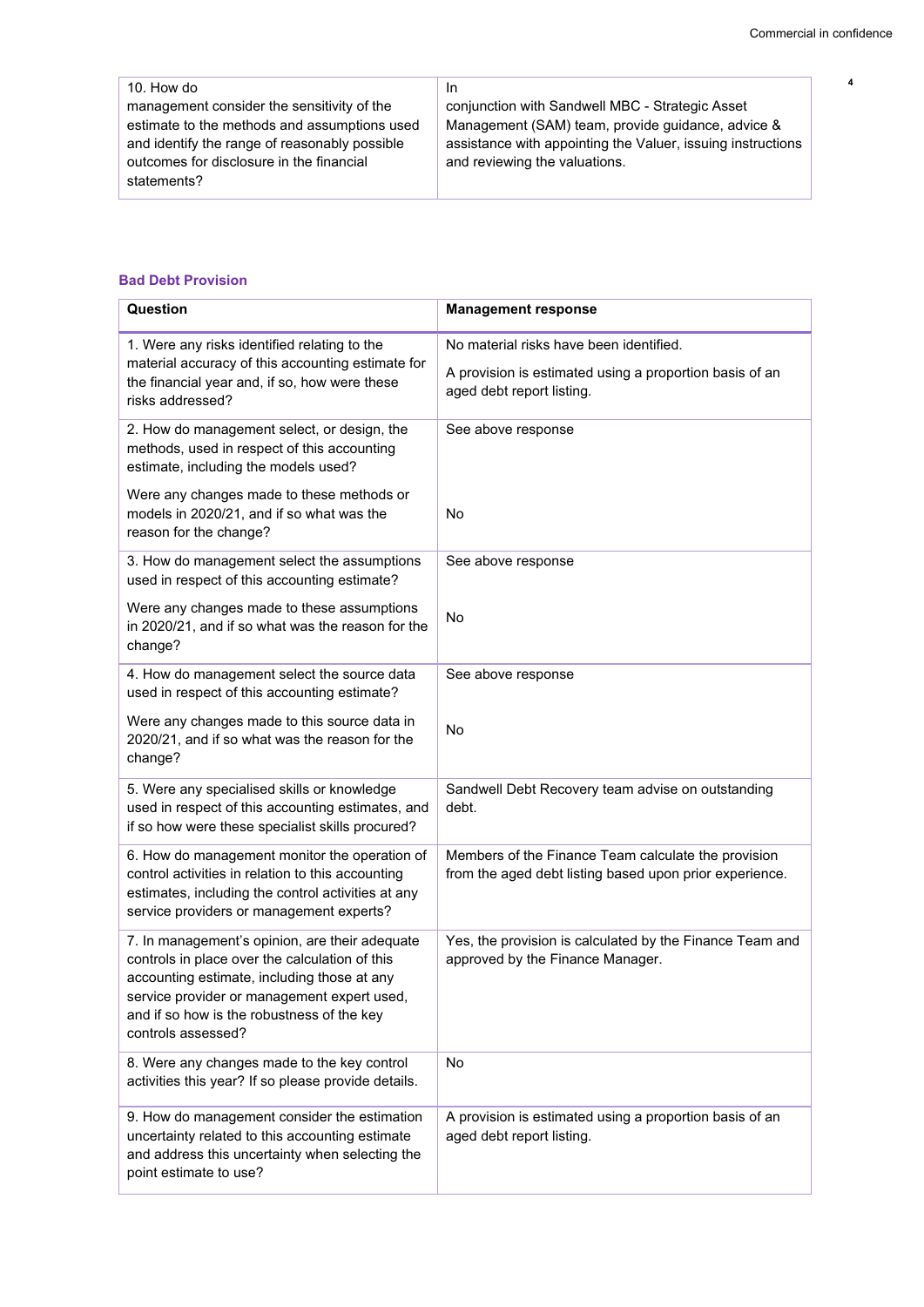| response above |     |
|----------------|-----|
|                |     |
|                |     |
|                |     |
|                |     |
|                |     |
|                |     |
|                |     |
|                |     |
|                | See |

### **Impairments**

| Question                                                                                                                                                                                                                                                           | <b>Management response</b>                                                                                                                                                                                                                                                                                                                                                                                                    |
|--------------------------------------------------------------------------------------------------------------------------------------------------------------------------------------------------------------------------------------------------------------------|-------------------------------------------------------------------------------------------------------------------------------------------------------------------------------------------------------------------------------------------------------------------------------------------------------------------------------------------------------------------------------------------------------------------------------|
| 1. Were any risks identified relating to the<br>material accuracy of this accounting estimate for<br>the financial year and, if so, how were these<br>risks addressed?                                                                                             | No material risks have been identified.<br>Assets are assessed at each year-end as to whether<br>there is any indication that an asset may be impaired.<br>Where indications exist and any possible differences are<br>estimated to be material, the recoverable amount of the<br>asset is estimated and, where this is less than the<br>carrying amount of the asset, an impairment loss is<br>recognised for the shortfall. |
| 2. How do management select, or design, the<br>methods, used in respect of this accounting<br>estimate, including the models used?<br>Were any changes made to these methods or<br>models in 2020/21, and if so what was the<br>reason for the change?             | In conjunction with Sandwell MBC - Strategic Asset<br>Management (SAM) team, who provide guidance, advice<br>& assistance with appointing the Valuer, issuing<br>instructions and reviewing the valuations.<br><b>No</b>                                                                                                                                                                                                      |
| 3. How do management select the assumptions<br>used in respect of this accounting estimate?                                                                                                                                                                        | See above response                                                                                                                                                                                                                                                                                                                                                                                                            |
| Were any changes made to these assumptions<br>in 2020/21, and if so what was the reason for the<br>change?                                                                                                                                                         | No                                                                                                                                                                                                                                                                                                                                                                                                                            |
| 4. How do management select the source data<br>used in respect of this accounting estimate?<br>Were any changes made to this source data in<br>2020/21, and if so what was the reason for the<br>change?                                                           | Members of the Finance and Resources team notify the<br>Valuer via SAM of capital expenditure and any material<br>changes to assets. Regular financial monitoring takes<br>place with the Authority's Facilities Management team.<br><b>No</b>                                                                                                                                                                                |
| 5. Were any specialised skills or knowledge<br>used in respect of this accounting estimates, and<br>if so how were these specialist skills procured?                                                                                                               | Valuer (WHE) used for PPE valuations.                                                                                                                                                                                                                                                                                                                                                                                         |
| 6. How do management monitor the operation of<br>control activities in relation to this accounting<br>estimates, including the control activities at any<br>service providers or management experts?                                                               | Assets are assessed at each year-end as to whether<br>there is any indication that an asset may be impaired.                                                                                                                                                                                                                                                                                                                  |
| 7. In management's opinion, are their adequate<br>controls in place over the calculation of this<br>accounting estimate, including those at any<br>service provider or management expert used,<br>and if so how is the robustness of the key<br>controls assessed? | Yes, additional verification of valuations provided by WHE<br>are carried out by SAM. The valuation report is reviewed<br>by Finance Staff for reasonableness.                                                                                                                                                                                                                                                                |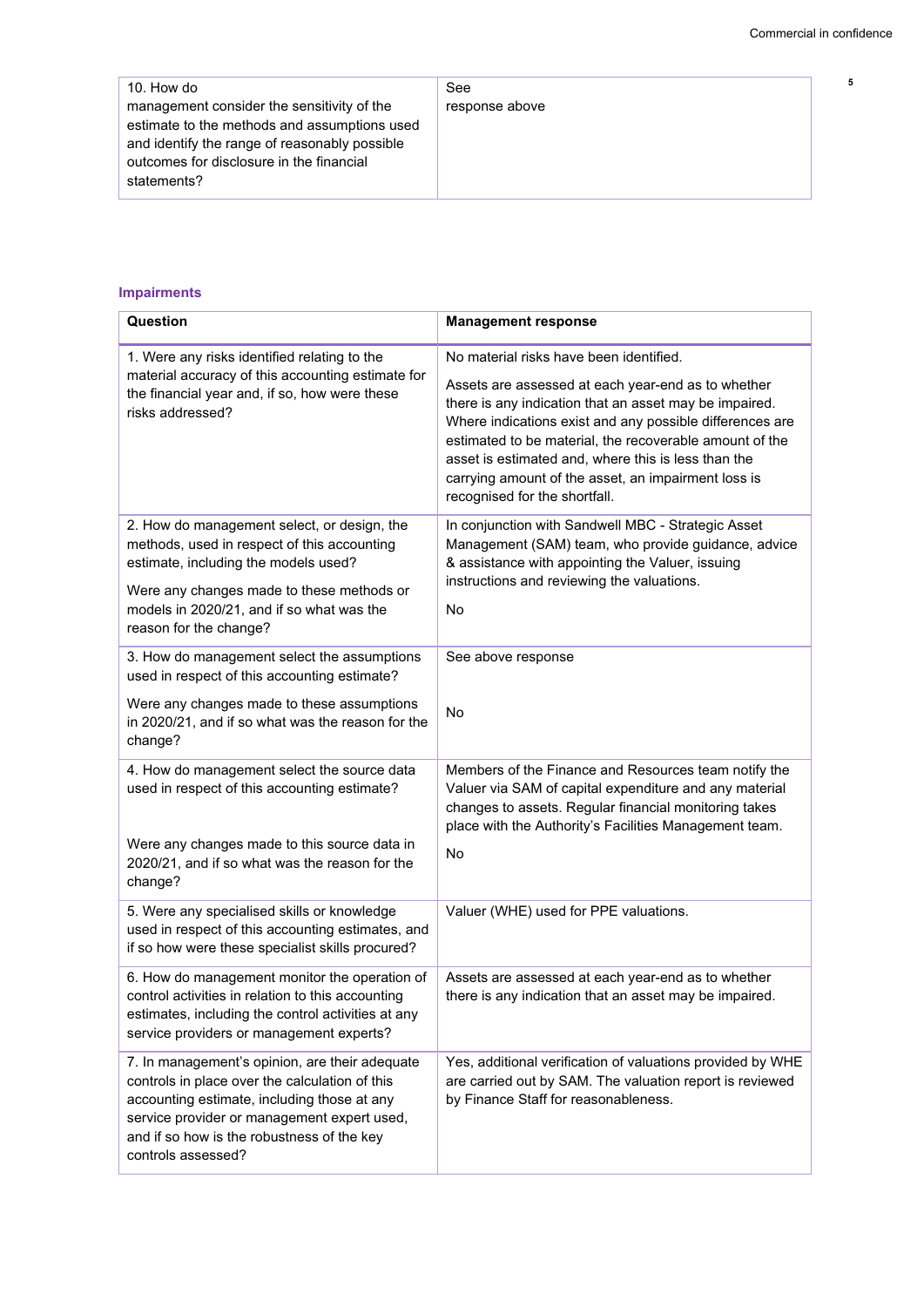| 8. Were<br>any changes made to the key control activities<br>this year? If so please provide details.                                                                                                             | No                                                                                                                                                                                                      |
|-------------------------------------------------------------------------------------------------------------------------------------------------------------------------------------------------------------------|---------------------------------------------------------------------------------------------------------------------------------------------------------------------------------------------------------|
| 9. How do management consider the estimation<br>uncertainty related to this accounting estimate<br>and address this uncertainty when selecting the<br>point estimate to use?                                      | Valuations are made in line with RICS guidance and any<br>uncertainties are reflected in the final valuation report.                                                                                    |
| 10. How do management consider the sensitivity<br>of the estimate to the methods and assumptions<br>used and identify the range of reasonably<br>possible outcomes for disclosure in the financial<br>statements? | In conjunction with Sandwell MBC - Strategic Asset<br>Management (SAM) team, provide guidance, advice &<br>assistance with appointing the Valuer, issuing instructions<br>and reviewing the valuations. |

#### **Measurement of Financial Instruments**

| Question                                                                                                                                                                                             | <b>Management response</b>                                                                                                                                                             |
|------------------------------------------------------------------------------------------------------------------------------------------------------------------------------------------------------|----------------------------------------------------------------------------------------------------------------------------------------------------------------------------------------|
| 1. Were any risks identified relating to the<br>material accuracy of this accounting estimate for<br>the financial year and, if so, how were these<br>risks addressed?                               | No material risks have been identified.<br>The Authority values financial instruments at fair value<br>based upon current conditions and Finance team<br>judgement.                    |
| 2. How do management select, or design, the<br>methods, used in respect of this accounting<br>estimate, including the models used?                                                                   | See above response                                                                                                                                                                     |
| Were any changes made to these methods or<br>models in 2020/21, and if so what was the<br>reason for the change?                                                                                     | <b>No</b>                                                                                                                                                                              |
| 3. How do management select the assumptions<br>used in respect of this accounting estimate?                                                                                                          | See above response                                                                                                                                                                     |
| Were any changes made to these assumptions<br>in 2020/21, and if so what was the reason for the<br>change?                                                                                           | <b>No</b>                                                                                                                                                                              |
| 4. How do management select the source data<br>used in respect of this accounting estimate?                                                                                                          | See above response                                                                                                                                                                     |
| Were any changes made to this source data in<br>2020/21, and if so what was the reason for the<br>change?                                                                                            | <b>No</b>                                                                                                                                                                              |
| 5. Were any specialised skills or knowledge<br>used in respect of this accounting estimates, and<br>if so how were these specialist skills procured?                                                 | Sandwell MBC provides a Treasury Management Service<br>and have appointed Link Asset Services as their<br>advisors.                                                                    |
| 6. How do management monitor the operation of<br>control activities in relation to this accounting<br>estimates, including the control activities at any<br>service providers or management experts? | The Authority does not have many balances which are<br>required to be disclosed as a financial instrument.<br>Considered straight forward with a low degree of<br>estimation required. |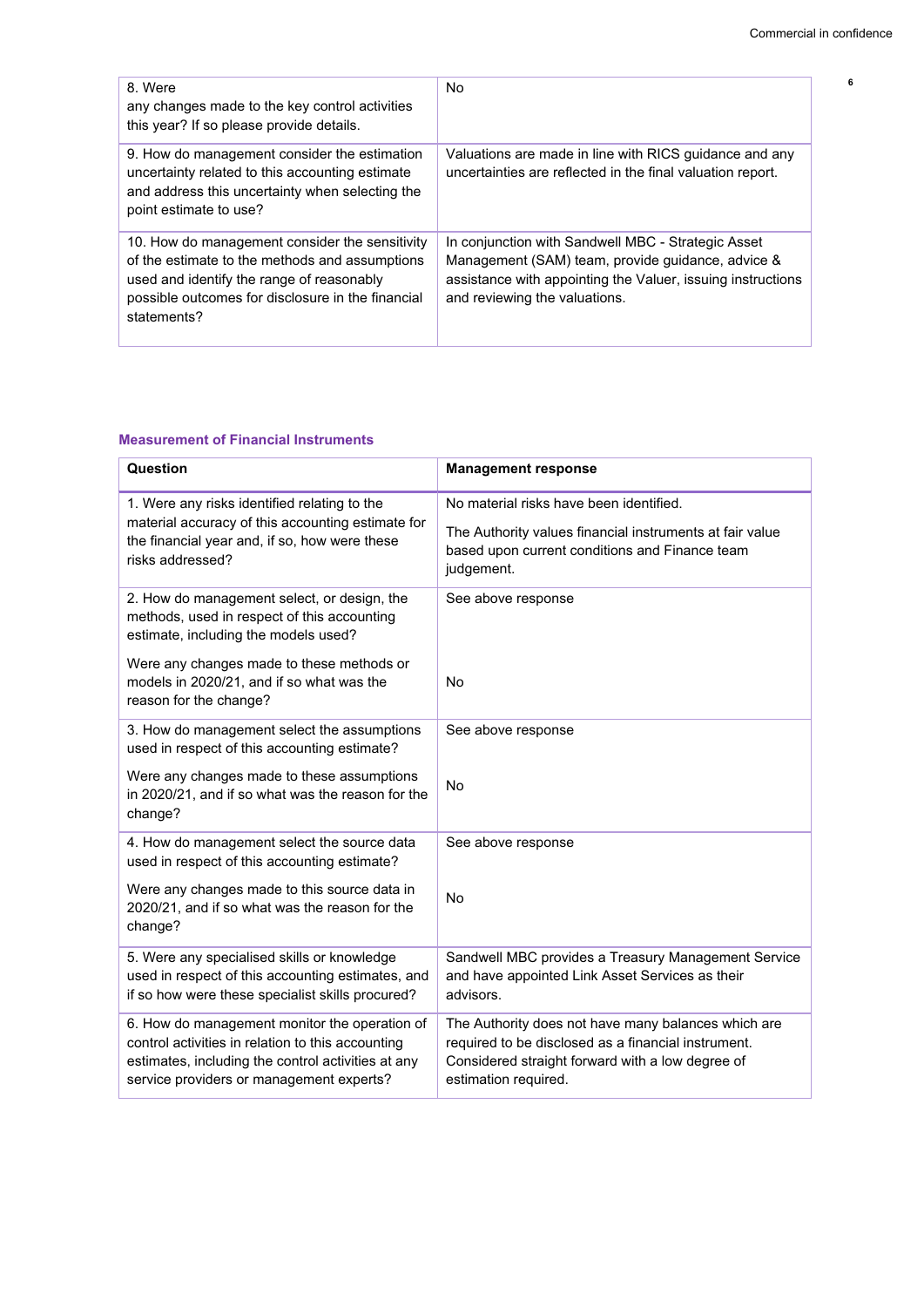| 7. In<br>management's opinion, are their adequate<br>controls in place over the calculation of this<br>accounting estimate, including those at any<br>service provider or management expert used,<br>and if so how is the robustness of the key<br>controls assessed? | Yes, any<br>estimates are calculated by the Finance Team.                                                                |
|-----------------------------------------------------------------------------------------------------------------------------------------------------------------------------------------------------------------------------------------------------------------------|--------------------------------------------------------------------------------------------------------------------------|
| 8. Were any changes made to the key control<br>activities this year? If so please provide details.                                                                                                                                                                    | No                                                                                                                       |
| 9. How do management consider the estimation<br>uncertainty related to this accounting estimate<br>and address this uncertainty when selecting the<br>point estimate to use?                                                                                          | The Authority values financial instruments at fair value<br>based upon current conditions and Finance team<br>judgement. |
| 10. How do management consider the sensitivity<br>of the estimate to the methods and assumptions<br>used and identify the range of reasonably<br>possible outcomes for disclosure in the financial<br>statements?                                                     | See response above                                                                                                       |

### **Depreciation and Amortisation**

| Question                                                                                                                           | <b>Management response</b>                                                                                                                                                                          |
|------------------------------------------------------------------------------------------------------------------------------------|-----------------------------------------------------------------------------------------------------------------------------------------------------------------------------------------------------|
| 1. Were any risks identified relating to the                                                                                       | No material risks have been identified.                                                                                                                                                             |
| material accuracy of this accounting estimate for<br>the financial year and, if so, how were these                                 | The following asset categories have general asset lives:                                                                                                                                            |
| risks addressed?                                                                                                                   | •Operational Vehicles -straight line over 10 years.                                                                                                                                                 |
|                                                                                                                                    | •Ancillary Vehicles -straight line over 5 years.                                                                                                                                                    |
|                                                                                                                                    | •Equipment -straight line over 5 years.                                                                                                                                                             |
|                                                                                                                                    | Depreciation is provided for all fixed assets with a finite<br>life on a straight line basis. Asset lives for buildings are<br>obtained from the Valuer (WHE). Freehold land is not<br>depreciated. |
|                                                                                                                                    | No depreciation is accounted for in the year of acquisition<br>but is accounted for in the year of disposal.                                                                                        |
| 2. How do management select, or design, the<br>methods, used in respect of this accounting<br>estimate, including the models used? | See above response                                                                                                                                                                                  |
| Were any changes made to these methods or<br>models in 2020/21, and if so what was the<br>reason for the change?                   | No                                                                                                                                                                                                  |
| 3. How do management select the assumptions<br>used in respect of this accounting estimate?                                        | See above response                                                                                                                                                                                  |
| Were any changes made to these assumptions<br>in 2020/21, and if so what was the reason for the<br>change?                         | <b>No</b>                                                                                                                                                                                           |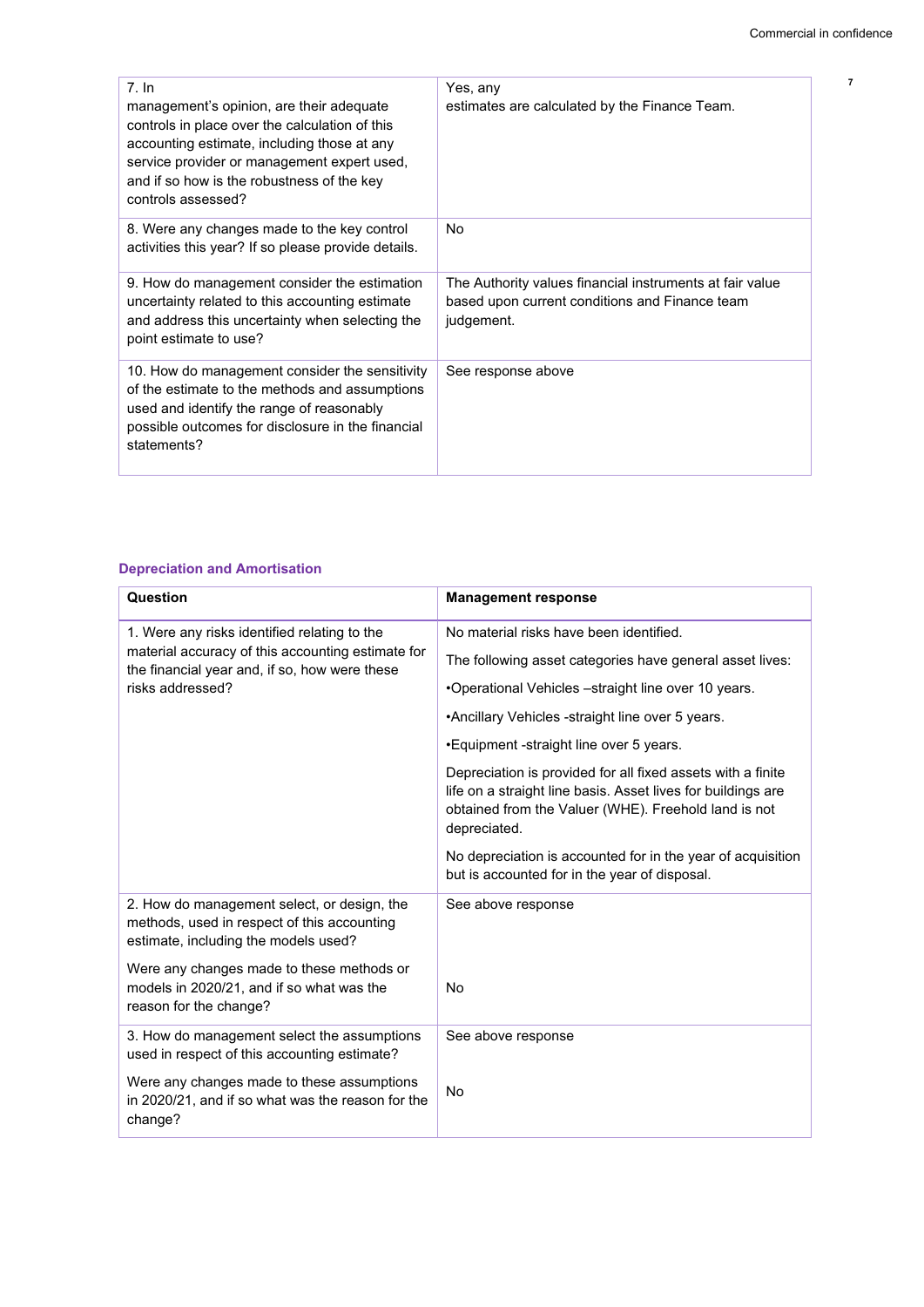| 4. How do<br>management select the source data used in<br>respect of this accounting estimate?                                                                                                                                                                     | See above<br>response                                                                                                                                                                                                                                                                        |
|--------------------------------------------------------------------------------------------------------------------------------------------------------------------------------------------------------------------------------------------------------------------|----------------------------------------------------------------------------------------------------------------------------------------------------------------------------------------------------------------------------------------------------------------------------------------------|
| Were any changes made to this source data in<br>2020/21, and if so what was the reason for the<br>change?                                                                                                                                                          | No                                                                                                                                                                                                                                                                                           |
| 5. Were any specialised skills or knowledge<br>used in respect of this accounting estimates, and<br>if so how were these specialist skills procured?                                                                                                               | Valuer (WHE) used for PPE and estimated remaining<br>useful life assessments.                                                                                                                                                                                                                |
| 6. How do management monitor the operation of<br>control activities in relation to this accounting<br>estimates, including the control activities at any<br>service providers or management experts?                                                               | Consistent asset lives applied to each asset category.                                                                                                                                                                                                                                       |
| 7. In management's opinion, are their adequate<br>controls in place over the calculation of this<br>accounting estimate, including those at any<br>service provider or management expert used,<br>and if so how is the robustness of the key<br>controls assessed? | Yes, additional verification of valuations provided by WHE<br>are carried out by SAM. The valuation report is reviewed<br>by Finance Staff for reasonableness.                                                                                                                               |
| 8. Were any changes made to the key control<br>activities this year? If so please provide details.                                                                                                                                                                 | <b>No</b>                                                                                                                                                                                                                                                                                    |
| 9. How do management consider the estimation<br>uncertainty related to this accounting estimate<br>and address this uncertainty when selecting the<br>point estimate to use?                                                                                       | The method makes some generalisations. For example,<br>buildings tend to have an average useful life of 50 years.<br>Although in specific examples based upon a valuation<br>review, a new building may differ. This life would be<br>recorded in accordance with the qualified RICS member. |
| 10. How do management consider the sensitivity<br>of the estimate to the methods and assumptions<br>used and identify the range of reasonably<br>possible outcomes for disclosure in the financial<br>statements?                                                  | In conjunction with Sandwell MBC - Strategic Asset<br>Management (SAM) team, provide guidance advice &<br>assistance with appointing the Valuer, issuing instructions<br>and reviewing the valuations.                                                                                       |

### **Provisions for Liabilities**

| Question                                                                                                                                                               | <b>Management response</b>                                                                                                                                                                                                                                                                                   |
|------------------------------------------------------------------------------------------------------------------------------------------------------------------------|--------------------------------------------------------------------------------------------------------------------------------------------------------------------------------------------------------------------------------------------------------------------------------------------------------------|
| 1. Were any risks identified relating to the<br>material accuracy of this accounting estimate for<br>the financial year and, if so, how were these<br>risks addressed? | No material risks have been identified.<br>Provisions are made where an event has taken place that<br>gives the Authority a legal or constructive obligation that<br>probably requires settlement, by a transfer of economic<br>benefits or service potential, and a reliable estimate made<br>of the value. |
|                                                                                                                                                                        | Provisions are charged as an expense to the appropriate<br>service line in the CIES in the year that the Authority.                                                                                                                                                                                          |
|                                                                                                                                                                        | becomes aware of the obligation, and are measured at<br>the best estimate at the balance sheet date of the<br>expenditure required to settle the obligation, taking into<br>account relevant risks and uncertainties.                                                                                        |
|                                                                                                                                                                        | The Monitoring Officer and Strategic Enabler for People<br>are requested to confirm of any known requirements at                                                                                                                                                                                             |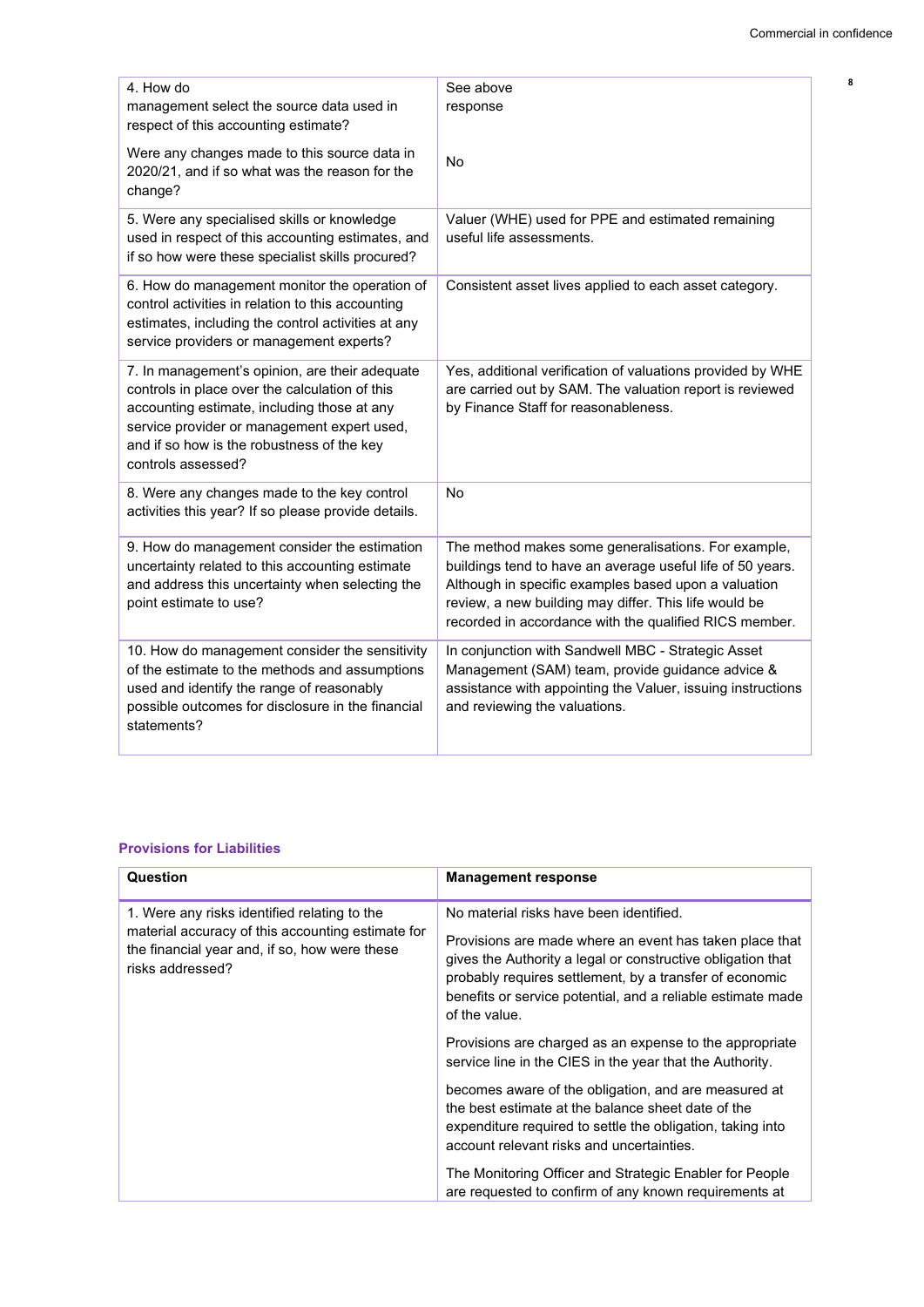|                                                                                                                                                                                                                   | year end by<br>the Treasurer.                                                                                                                                                                                                                                                                           |
|-------------------------------------------------------------------------------------------------------------------------------------------------------------------------------------------------------------------|---------------------------------------------------------------------------------------------------------------------------------------------------------------------------------------------------------------------------------------------------------------------------------------------------------|
| 2. How do management select, or design, the<br>methods, used in respect of this accounting<br>estimate, including the models used?                                                                                | See above response                                                                                                                                                                                                                                                                                      |
| Were any changes made to these methods or<br>models in 2020/21, and if so what was the<br>reason for the change?                                                                                                  | No                                                                                                                                                                                                                                                                                                      |
| 3. How do management select the assumptions<br>used in respect of this accounting estimate?                                                                                                                       | See above response                                                                                                                                                                                                                                                                                      |
| Were any changes made to these assumptions<br>in 2020/21, and if so what was the reason for the<br>change?                                                                                                        | No                                                                                                                                                                                                                                                                                                      |
| 4. How do management select the source data<br>used in respect of this accounting estimate?                                                                                                                       | See above response                                                                                                                                                                                                                                                                                      |
| Were any changes made to this source data in<br>2020/21, and if so what was the reason for the<br>change?                                                                                                         | No                                                                                                                                                                                                                                                                                                      |
| 5. Were any specialised skills or knowledge<br>used in respect of this accounting estimates, and<br>if so how were these specialist skills procured?                                                              | Information is provided by People Support Services,<br>Monitoring Officer, insurers, solicitors depending on the<br>nature of the provision required                                                                                                                                                    |
| 6. How do management monitor the operation of<br>control activities in relation to this accounting<br>estimates, including the control activities at any<br>service providers or management experts?              | Charged in the year that the Authority becomes aware of<br>the obligation. A Calculation is made by Senior members<br>of the Finance team based upon information from third<br>parties e.g. insurers, solicitors.                                                                                       |
| 7. In management's opinion, are their adequate<br>controls in place over the calculation of this<br>accounting estimate, including those at any                                                                   | Yes, Information is provided by People Support Services,<br>Monitoring Officer, insurers, solicitors depending on the<br>nature of the provision required                                                                                                                                               |
| service provider or management expert used,<br>and if so how is the robustness of the key<br>controls assessed?                                                                                                   | The Monitoring Officer and Strategic Enabler for People<br>are requested to confirm of any known requirements at<br>year end by the Treasurer.                                                                                                                                                          |
| 8. Were any changes made to the key control<br>activities this year? If so please provide details.                                                                                                                | No                                                                                                                                                                                                                                                                                                      |
| 9. How do management consider the estimation<br>uncertainty related to this accounting estimate<br>and address this uncertainty when selecting the<br>point estimate to use?                                      | Estimated settlements are reviewed at the end of each<br>financial year - where it becomes less than probable that<br>a transfer of economic benefits will now be required (or a<br>lower settlement than anticipated is made), the provision<br>is reversed and credited back to the relevant service. |
|                                                                                                                                                                                                                   | Where some or all of the payment required to settle a<br>provision is expected to be recovered from another party<br>(e.g. from an insurance claim), this is only recognised as<br>income for the relevant service if it is virtually certain that<br>reimbursement will be received by the Authority.  |
| 10. How do management consider the sensitivity<br>of the estimate to the methods and assumptions<br>used and identify the range of reasonably<br>possible outcomes for disclosure in the financial<br>statements? | See response above                                                                                                                                                                                                                                                                                      |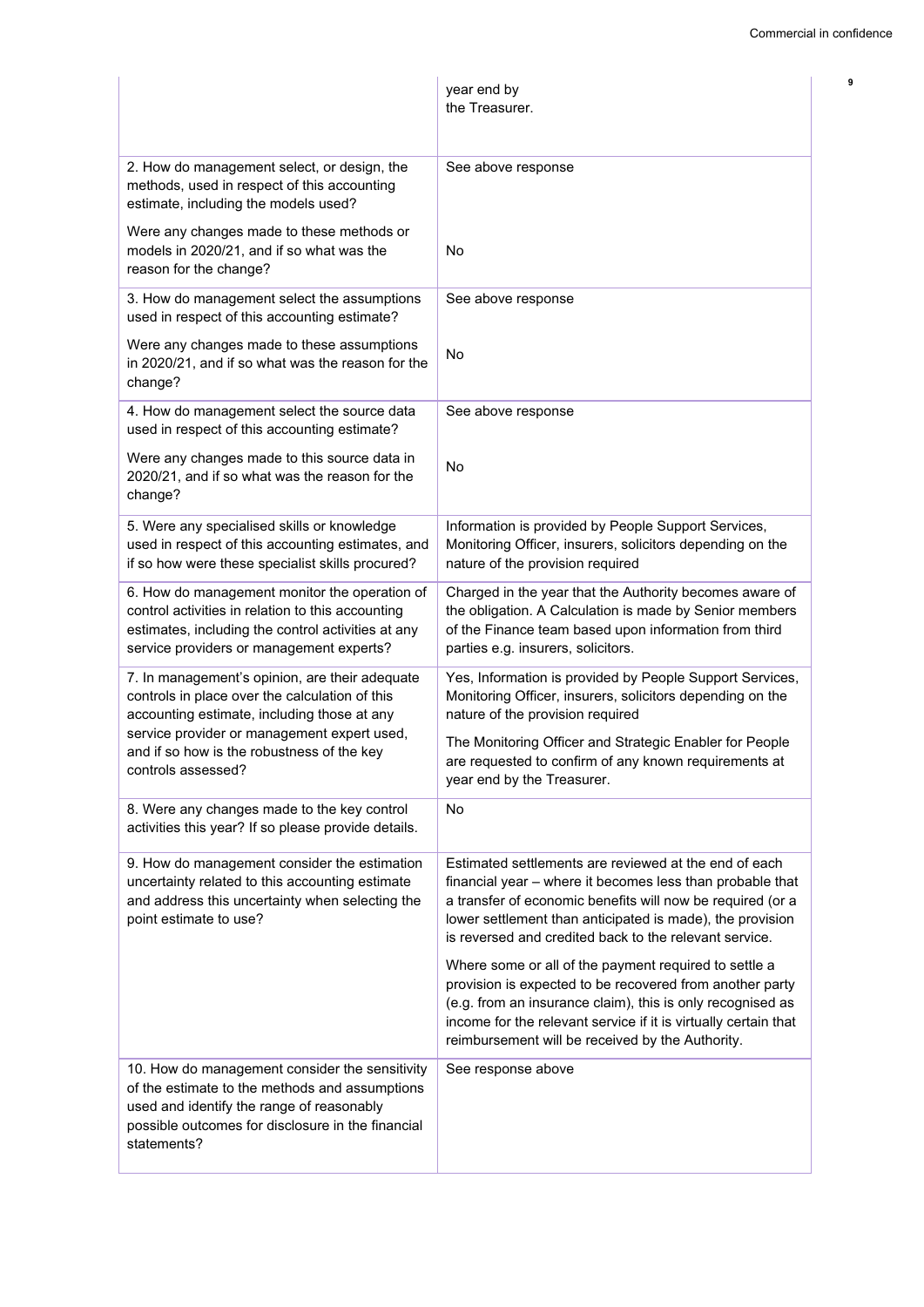|  |  | 10 |
|--|--|----|

| Question                                                                                                                                                                                                                                                           | <b>Management response</b>                                                                                                                                                                                                                                                                                                                          |
|--------------------------------------------------------------------------------------------------------------------------------------------------------------------------------------------------------------------------------------------------------------------|-----------------------------------------------------------------------------------------------------------------------------------------------------------------------------------------------------------------------------------------------------------------------------------------------------------------------------------------------------|
| 1. Were any risks identified relating to the<br>material accuracy of this accounting estimate for<br>the financial year and, if so, how were these<br>risks addressed?                                                                                             | No material risks have been identified.<br>The Treasurer makes the assessment. If the event is<br>indicative of conditions that arose after the balance sheet<br>date, then this is an adjusting event which is disclosed as<br>a note to the accounts identifying the nature of the event<br>and where possible estimates of the financial effect. |
| 2. How do management select, or design, the<br>methods, used in respect of this accounting<br>estimate, including the models used?                                                                                                                                 | See above response                                                                                                                                                                                                                                                                                                                                  |
| Were any changes made to these methods or<br>models in 2020/21, and if so what was the<br>reason for the change?                                                                                                                                                   | No                                                                                                                                                                                                                                                                                                                                                  |
| 3. How do management select the assumptions<br>used in respect of this accounting estimate?                                                                                                                                                                        | See above response                                                                                                                                                                                                                                                                                                                                  |
| Were any changes made to these assumptions<br>in 2020/21, and if so what was the reason for the<br>change?                                                                                                                                                         | No                                                                                                                                                                                                                                                                                                                                                  |
| 4. How do management select the source data<br>used in respect of this accounting estimate?                                                                                                                                                                        | See above response                                                                                                                                                                                                                                                                                                                                  |
| Were any changes made to this source data in<br>2020/21, and if so what was the reason for the<br>change?                                                                                                                                                          | No                                                                                                                                                                                                                                                                                                                                                  |
| 5. Were any specialised skills or knowledge<br>used in respect of this accounting estimates, and<br>if so how were these specialist skills procured?                                                                                                               | Information is provided by e.g. Members of the Strategic<br>Enabling Team SET), Monitoring Officer depending on<br>the nature of the event.                                                                                                                                                                                                         |
|                                                                                                                                                                                                                                                                    | The Actuary for the LGPS and Uniformed Schemes.                                                                                                                                                                                                                                                                                                     |
| 6. How do management monitor the operation of<br>control activities in relation to this accounting<br>estimates, including the control activities at any<br>service providers or management experts?                                                               | The Treasurer liaises with SET and the Finance team to<br>considers all known information.                                                                                                                                                                                                                                                          |
| 7. In management's opinion, are their adequate<br>controls in place over the calculation of this<br>accounting estimate, including those at any<br>service provider or management expert used,<br>and if so how is the robustness of the key<br>controls assessed? | Yes, the Treasurer liaises with SET and the Finance team<br>to considers all known information.                                                                                                                                                                                                                                                     |
| 8. Were any changes made to the key control<br>activities this year? If so please provide details.                                                                                                                                                                 | No                                                                                                                                                                                                                                                                                                                                                  |
| 9. How do management consider the estimation<br>uncertainty related to this accounting estimate<br>and address this uncertainty when selecting the<br>point estimate to use?                                                                                       | This would be considered individually for each case.                                                                                                                                                                                                                                                                                                |

# **NonAdjusting Events – events after the balance sheet date**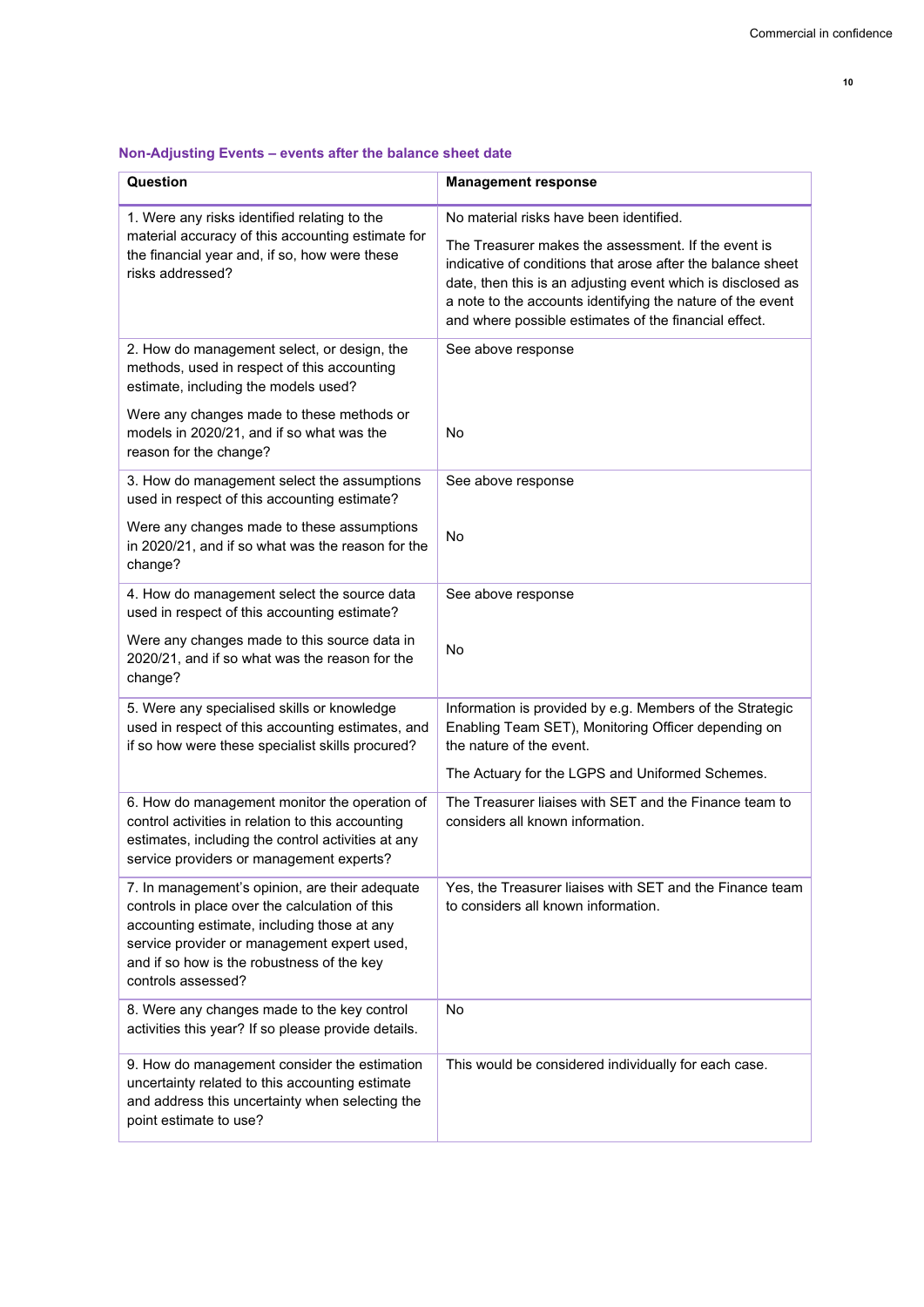$11$ 

| 10. How do                                    | This would                               |
|-----------------------------------------------|------------------------------------------|
| management consider the sensitivity of the    | be considered individually for each case |
| estimate to the methods and assumptions used  |                                          |
| and identify the range of reasonably possible |                                          |
| outcomes for disclosure in the financial      |                                          |
| statements?                                   |                                          |

#### **Accruals**

| Question                                                                                                                                                                                                                                               | <b>Management response</b>                                                                                                                                                                                                                                                                                                                  |
|--------------------------------------------------------------------------------------------------------------------------------------------------------------------------------------------------------------------------------------------------------|---------------------------------------------------------------------------------------------------------------------------------------------------------------------------------------------------------------------------------------------------------------------------------------------------------------------------------------------|
| 1. Were any risks identified relating to the<br>material accuracy of this accounting estimate for<br>the financial year and, if so, how were these<br>risks addressed?                                                                                 | No material risks have been identified.                                                                                                                                                                                                                                                                                                     |
| 2. How do management select, or design, the<br>methods, used in respect of this accounting<br>estimate, including the models used?<br>Were any changes made to these methods or<br>models in 2020/21, and if so what was the<br>reason for the change? | The Finance Team collate accruals of income and<br>expenditure from Accounts Payable ledger, Accounts<br>Receivable ledger and budget monitoring and returns<br>from deartments.<br>Activity is accounted for in the financial year that it takes<br>place, not when the money is paid or received in line with<br>the accounting policies. |
| 3. How do management select the assumptions<br>used in respect of this accounting estimate?                                                                                                                                                            | See above response                                                                                                                                                                                                                                                                                                                          |
| Were any changes made to these assumptions<br>in 2020/21, and if so what was the reason for the<br>change?                                                                                                                                             | No                                                                                                                                                                                                                                                                                                                                          |
| 4. How do management select the source data<br>used in respect of this accounting estimate?                                                                                                                                                            | See above response                                                                                                                                                                                                                                                                                                                          |
| Were any changes made to this source data in<br>2020/21, and if so what was the reason for the<br>change?                                                                                                                                              | <b>No</b>                                                                                                                                                                                                                                                                                                                                   |
| 5. Were any specialised skills or knowledge<br>used in respect of this accounting estimates, and<br>if so how were these specialist skills procured?                                                                                                   | The Finance team liaise with Budget Holders and<br>Procurement                                                                                                                                                                                                                                                                              |
| 6. How do management monitor the operation of<br>control activities in relation to this accounting<br>estimates, including the control activities at any<br>service providers or management experts?                                                   | Accounts Payable, Accounts Receivable and<br>management accounts information are assessed by the<br>Finance Team.                                                                                                                                                                                                                           |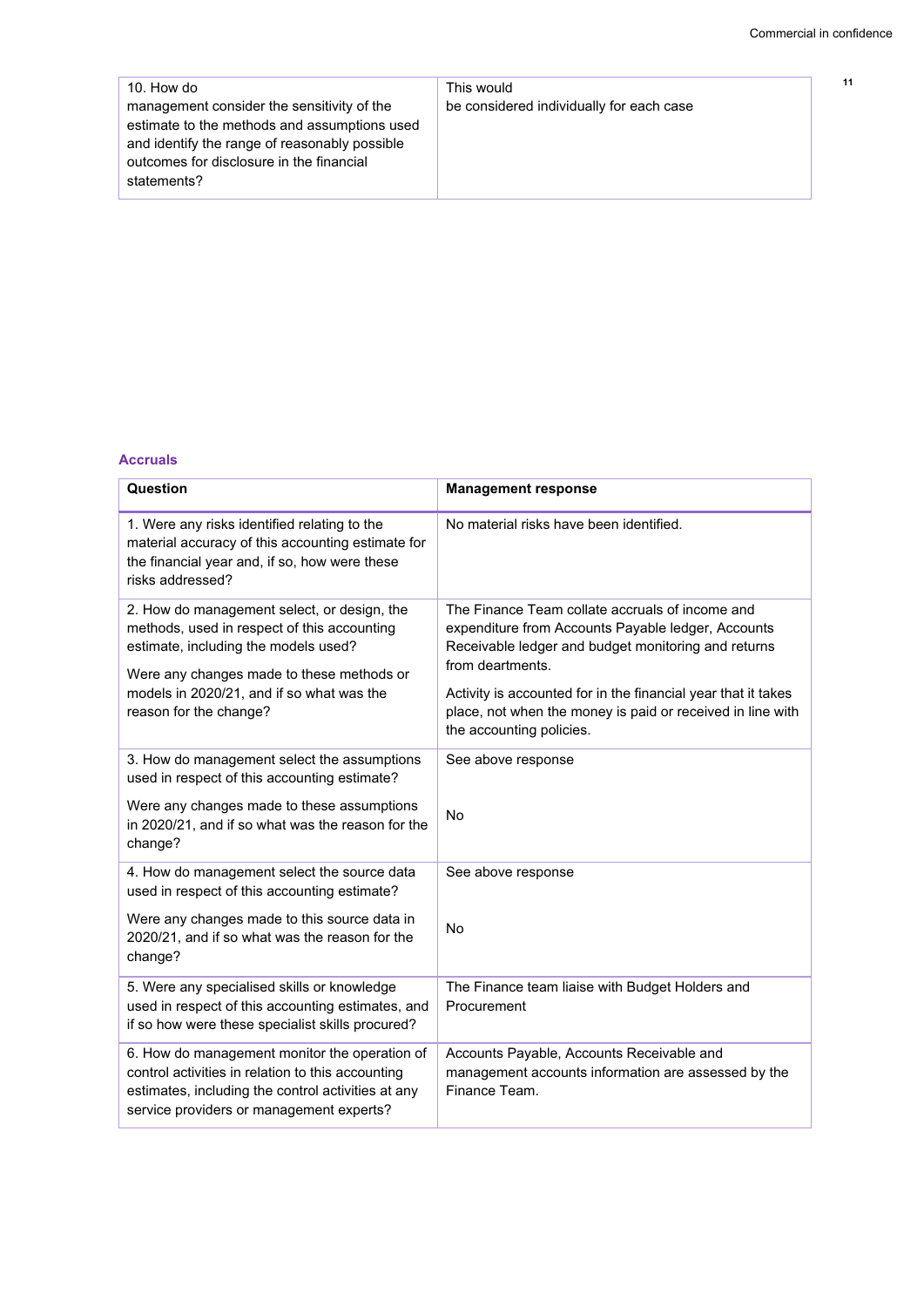$12$ 

| 7.1n<br>management's opinion, are their adequate<br>controls in place over the calculation of this<br>accounting estimate, including those at any<br>service provider or management expert used,<br>and if so how is the robustness of the key<br>controls assessed? | Yes, the<br>Finance team assess and report the outturn figures<br>against budgets.                                                                                               |
|----------------------------------------------------------------------------------------------------------------------------------------------------------------------------------------------------------------------------------------------------------------------|----------------------------------------------------------------------------------------------------------------------------------------------------------------------------------|
| 8. Were any changes made to the key control<br>activities this year? If so please provide details.                                                                                                                                                                   | No                                                                                                                                                                               |
| 9. How do management consider the estimation<br>uncertainty related to this accounting estimate<br>and address this uncertainty when selecting the<br>point estimate to use?                                                                                         | Accruals for income and expenditure have been<br>principally based on known values. Where estimates<br>have to be made these are based upon the latest<br>available information. |
| 10. How do management consider the sensitivity<br>of the estimate to the methods and assumptions<br>used and identify the range of reasonably<br>possible outcomes for disclosure in the financial<br>statements?                                                    | See response above                                                                                                                                                               |

### **Pension Liability**

| Question                                                                                                                                                                                                  | <b>Management response</b>                                                                                                                                                                                                                       |
|-----------------------------------------------------------------------------------------------------------------------------------------------------------------------------------------------------------|--------------------------------------------------------------------------------------------------------------------------------------------------------------------------------------------------------------------------------------------------|
| 1. Were any risks identified relating to the<br>material accuracy of this accounting estimate for<br>the financial year and, if so, how were these<br>risks addressed?                                    | No material risks have been identified.<br>The Authority is an admitted body to the Local<br>Government Pension Scheme (LGPS).<br>The Uniformed Schemes are unfunded and are<br>administered by the Authority based upon guidance from<br>MHCLG. |
|                                                                                                                                                                                                           | Information is passed from the Authority to the Actuaries<br>upon which they base their assessment for the estimate.                                                                                                                             |
| 2. How do management select, or design, the<br>methods, used in respect of this accounting<br>estimate, including the models used?                                                                        | In conjunction with:<br>LGPS - West Midlands Pension Fund (Barnett<br>Waddingham)<br>Uniformed Staff - Government Actuaries Deprartment<br>(GAD)                                                                                                 |
| Were any changes made to these methods or<br>models in 2020/21, and if so what was the<br>reason for the change?                                                                                          | <b>No</b>                                                                                                                                                                                                                                        |
| 3. How do management select the assumptions<br>used in respect of this accounting estimate?<br>Were any changes made to these assumptions<br>in 2020/21, and if so what was the reason for the<br>change? | See above response<br>Main change in assumptions are CPI % increase and %<br>decrease in discount rate based on market/bank of<br>England forecasts.                                                                                             |